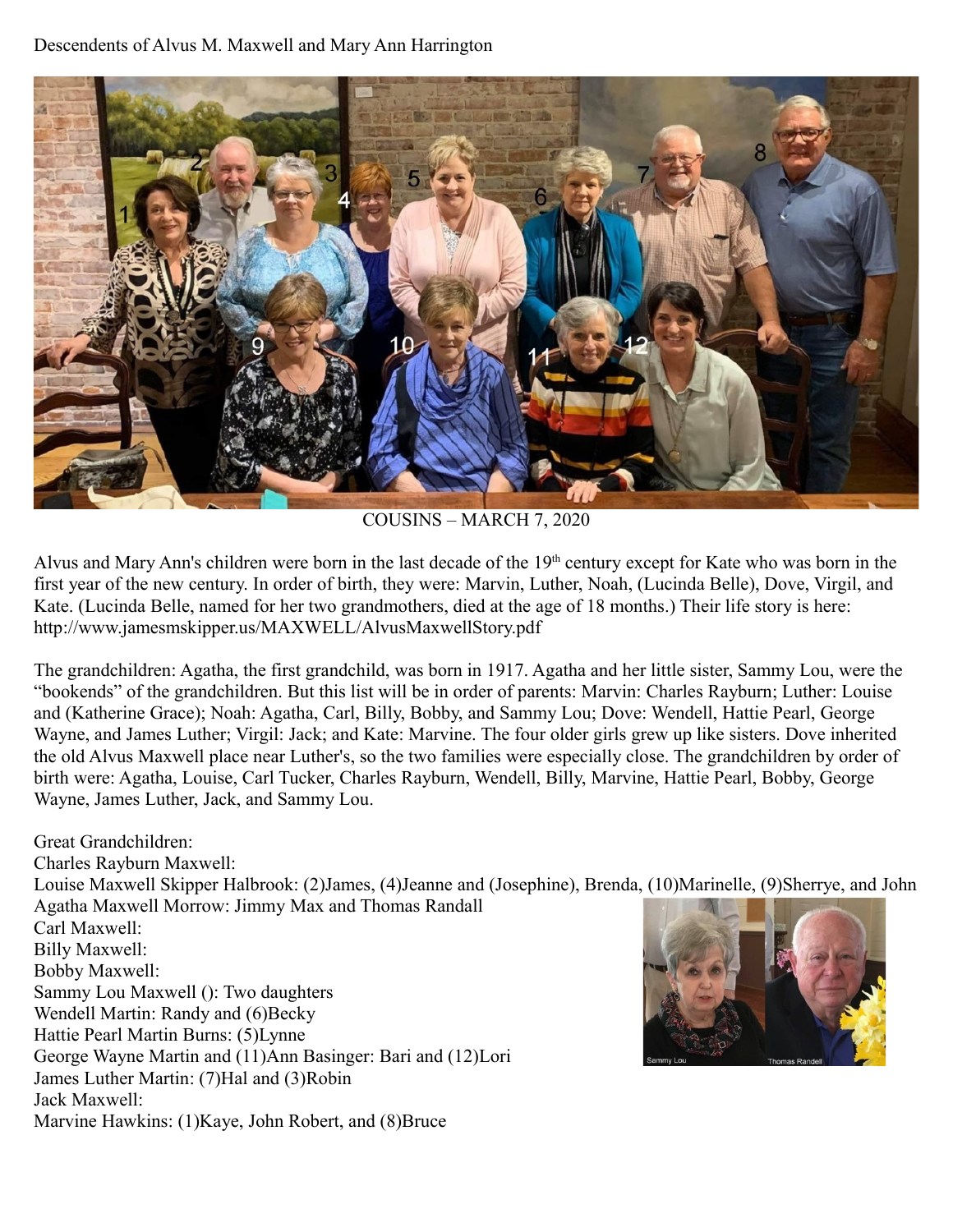It will be good to have some photos of the grandchildren here.



**Sammy Lou, George Wayne, Bobby, Hattie Pearl, Louise, Marvine, Agatha, and Carl**



**Louise, Bobby, Agatha, Billy, Sammy Lou, Marvine, Hattie Pearl, James Luther, Geroge Wayne April 1973**